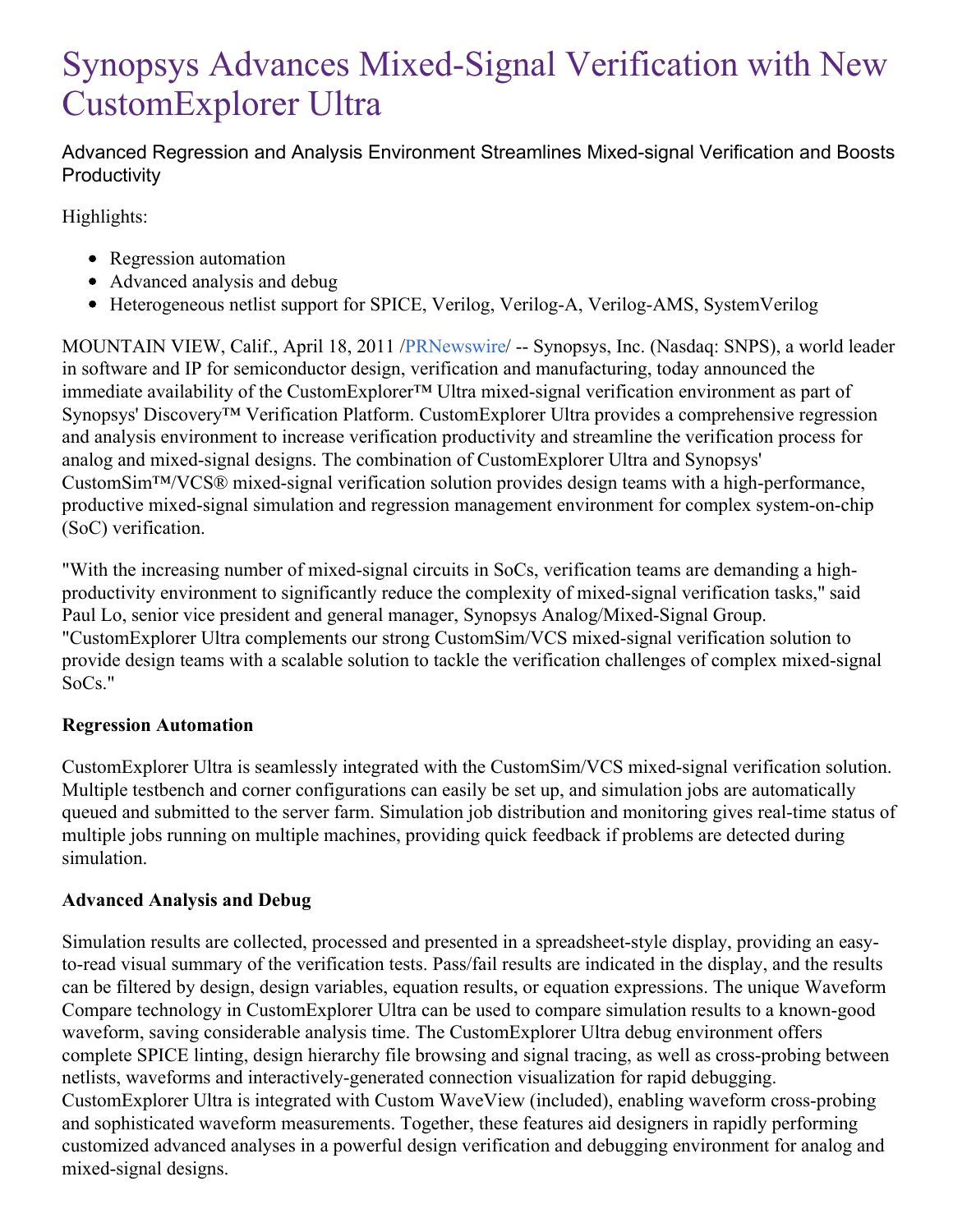## **Heterogeneous Netlists Assembly**

Netlists can be imported from a variety of heterogeneous sources and assembled into a single simulation netlist for verification using the configuration manager; SPICE, Verilog, Verilog-A, Verilog-AMS and SystemVerilog formats are supported. CustomExplorer Ultra's ability to assemble heterogeneous netlists from multiple sources greatly enhances the automation of mixed-signal verification.

## **Availability**

The CustomExplorer Ultra mixed-signal verification environment is available immediately.

## **CustomExplorer Ultra Webinar**

Synopsys will host a webinar entitled "Advanced Regression and Analysis for Mixed-Signal Verification Using CustomExplorer Ultra" premiering at 10:00 a.m. on Wednesday, May 11, 2011. This webinar will demonstrate how CustomExplorer Ultra enables high verification productivity for complex SoCs using advanced strategies that surpass traditional verification approaches. People interested in viewing this webinar can [register](https://event.on24.com/eventRegistration/prereg/register.jsp?eventid=307246&sessionid=1&key=93CC8496A5837CCF6D8456F4B48782BF) online. All Synopsys webinars are listed on the web site at [www.synopsys.com/Company/Pages/WebinarTopics.aspx](http://www.synopsys.com/Company/Pages/WebinarTopics.aspx).

## **Related Links**

- [CustomExplorer](https://www.synopsys.com/verification/ams-verification/waveform-analysis-debug.html) Ultra Data Sheet
- [CustomExplorer](https://www.synopsys.com/verification/ams-verification/waveform-analysis-debug.html) Ultra Mini Demo
- [CustomExplorer](https://www.synopsys.com/verification/ams-verification/waveform-analysis-debug.html) Ultra Technical Backgrounder
- [CustomExplorer](https://event.on24.com/eventRegistration/prereg/register.jsp?eventid=307246&sessionid=1&key=93CC8496A5837CCF6D8456F4B48782BF) Webinar

### **About Synopsys**

Synopsys, Inc. (Nasdaq: SNPS) is a world leader in electronic design automation (EDA), supplying the global electronics market with the software, intellectual property (IP) and services used in semiconductor design, verification and manufacturing. Synopsys' comprehensive, integrated portfolio of implementation, verification, IP, manufacturing and field-programmable gate array (FPGA) solutions helps address the key challenges designers and manufacturers face today, such as power and yield management, system-to-silicon verification and time-to-results. These technology-leading solutions help give Synopsys customers a competitive edge in bringing the best products to market quickly while reducing costs and schedule risk. Synopsys is headquartered in Mountain View, California, and has approximately 70 offices located throughout North America, Europe, Japan, Asia and India. Visit Synopsys online at <http://www.synopsys.com/>.

Synopsys, CustomSim, CustomExplorer, Discovery and VCS are registered trademarks or trademarks of Synopsys, Inc. Any other trademarks or registered trademarks mentioned in this release are the intellectual property of their respective owners.

### **Editorial Contacts:**

Sheryl Gulizia Synopsys, Inc. 650-584-8635 [sgulizia@synopsys.com](mailto:sgulizia@synopsys.com)